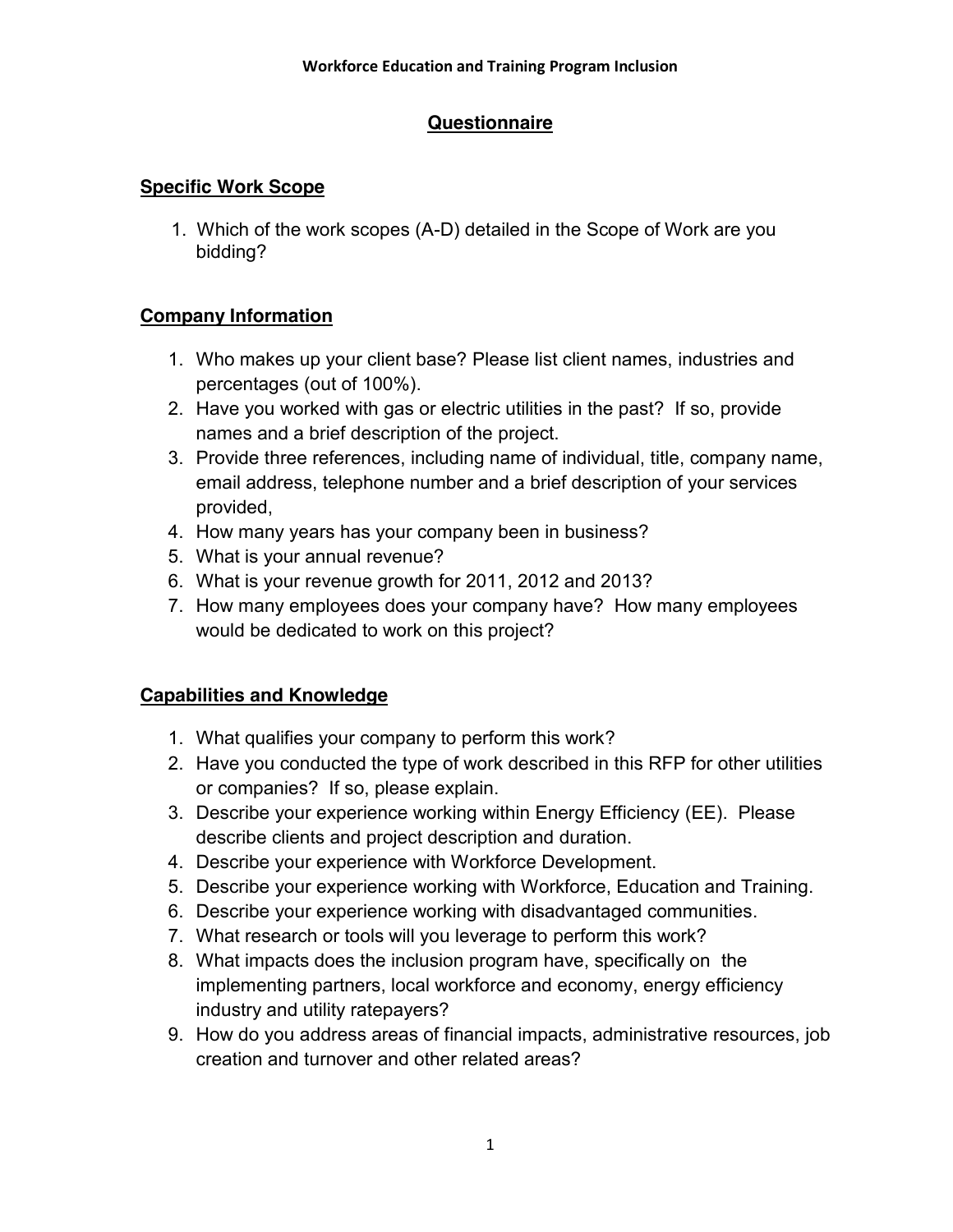- 10.Which organizations are appropriate and willing partners for this project? What are the pros and cons of partnering with these organizations for this project?
- 11.For the Energy Savings Assistance program specifically, what are the job classifications appropriate for the current field positions?
- 12.What are the existing career paths within the EE industry that would benefit from an inclusion program? What are the appropriate hiring goals for the related job classifications?
- 13.What are the barriers you envision in an inclusion program such as this one and how can they be overcome for the program to be successful?

### **Approach/Process**

- 1. Describe the specific methodology to be used to conduct the work, including the proposed tools and assumptions.
- 2. Describe your project plan, including specific milestones required to complete the key deliverables. Include a Gantt chart showing the duration of major activities and key milestones.
- 3. What type of problems do you anticipate and how would you resolve them?
- 4. How can additional collaboration and support be achieved from key stakeholders, including those who may not necessarily support the WE&T Guidance Plan recommendations around data collection, prevailing wage and WE&T changes?
- 5. What data needs to be collected on an ongoing basis in order to document the progress and success of the project? What is the best method and system for collecting and tracking the needed data? How do you ensure the integrity of the data?

# **Supplier Diversity**

- 1. Is your company certified by the CPUC Supplier Clearinghouse as a woman or minority-owned business? If your company is service disabled veteranowned, is your company certified by the Department of General Services? Please provide certification number and expiration date.
- 2. If your company is woman, minority or service disabled veteran-owned but not certified by the CPUC or Department of General Services, does your company hold a Women's Business Enterprise National Council (WBENC), National Minority Supplier Development Council (NMSDC) or SBA 8(a) certification. Please provide certification number and expiration date.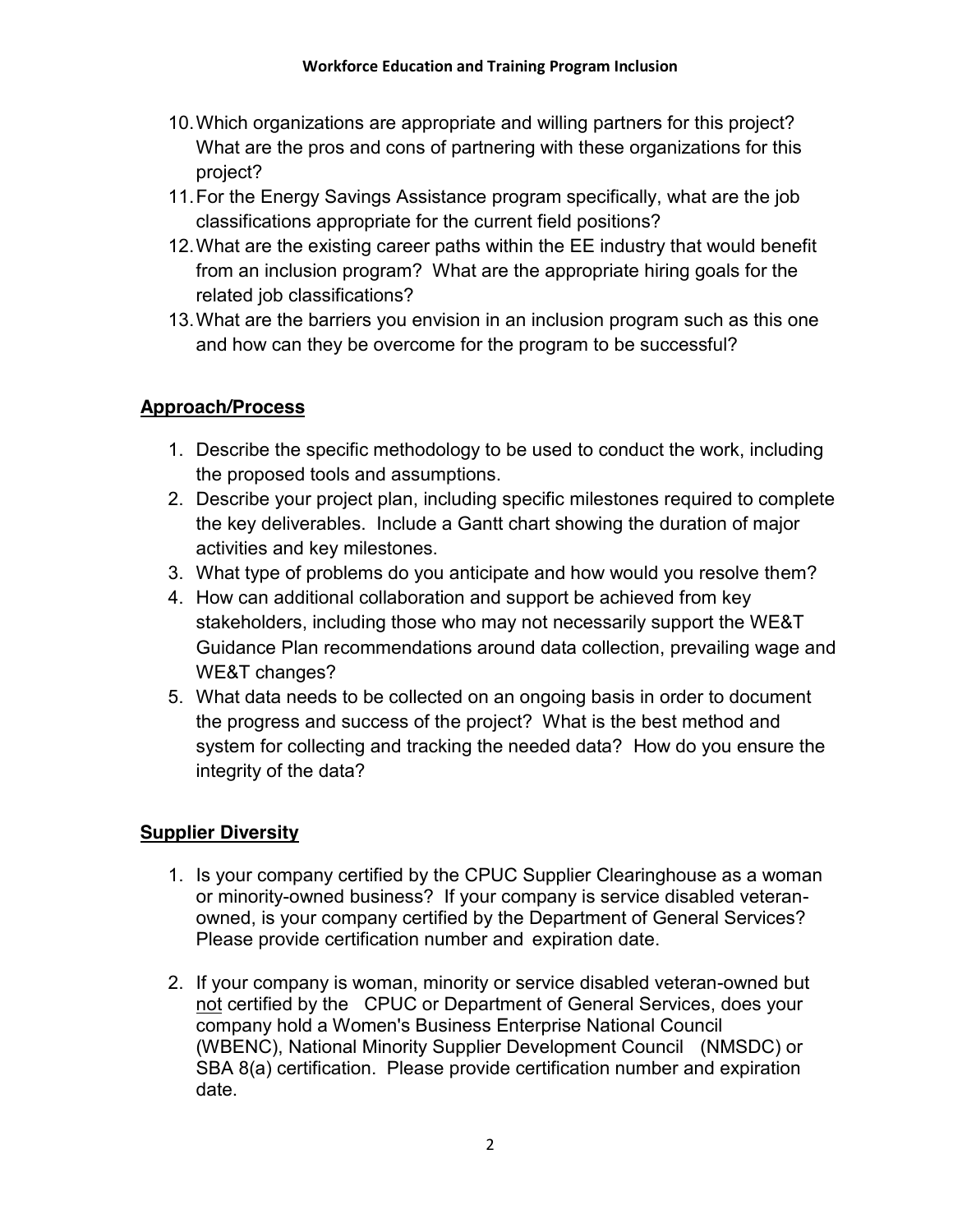- 3. Does your company have a Supplier Diversity Program? If so describe efforts your company has made to increase business with women, minority and service disabled veteran-owned businesses (i.e. does your company have a policy statement, participate in outreach activities, promote diverse firm subcontracting, publicize contract opportunities, provide certification assistance, etc.?) Please provide examples.
- 4. If your company has a Supplier Diversity Program, does your company mentor women, minority and service disabled veteran-owned suppliers? Please provide examples.
- 5. What percentage of your company's total contracting and procurement spend for the prior year was with women, minority and service disabled veteranowned businesses?
- 6. Indicate the percentage your company will subcontract with CPUC-certified women, minority and service disabled veteran-owned businesses should your company be the successful bidder. Complete Exhibit 1-A indicating the suppliers your company plans to use and the estimated subcontracting amount. If your company does not plan to subcontract, please explain why not.

#### **Safety**

- 1. Provide a copy of your company's Safety Policy
- 2. Describe in detail your company's efforts and practices to promote Safety in the workplace.
- 3. Provide quantitative examples where possible
- 4. In regards to services specified in this RFP, what innovative ideas or alternative solutions can your company offer to help improve safety for the services you will be providing to PG&E?
- 5. In the last 2 years how many OSHA reportable claims has your company had?
- 6. What happens when your firm receives a safety related claim? Please provide the process your company goes through.